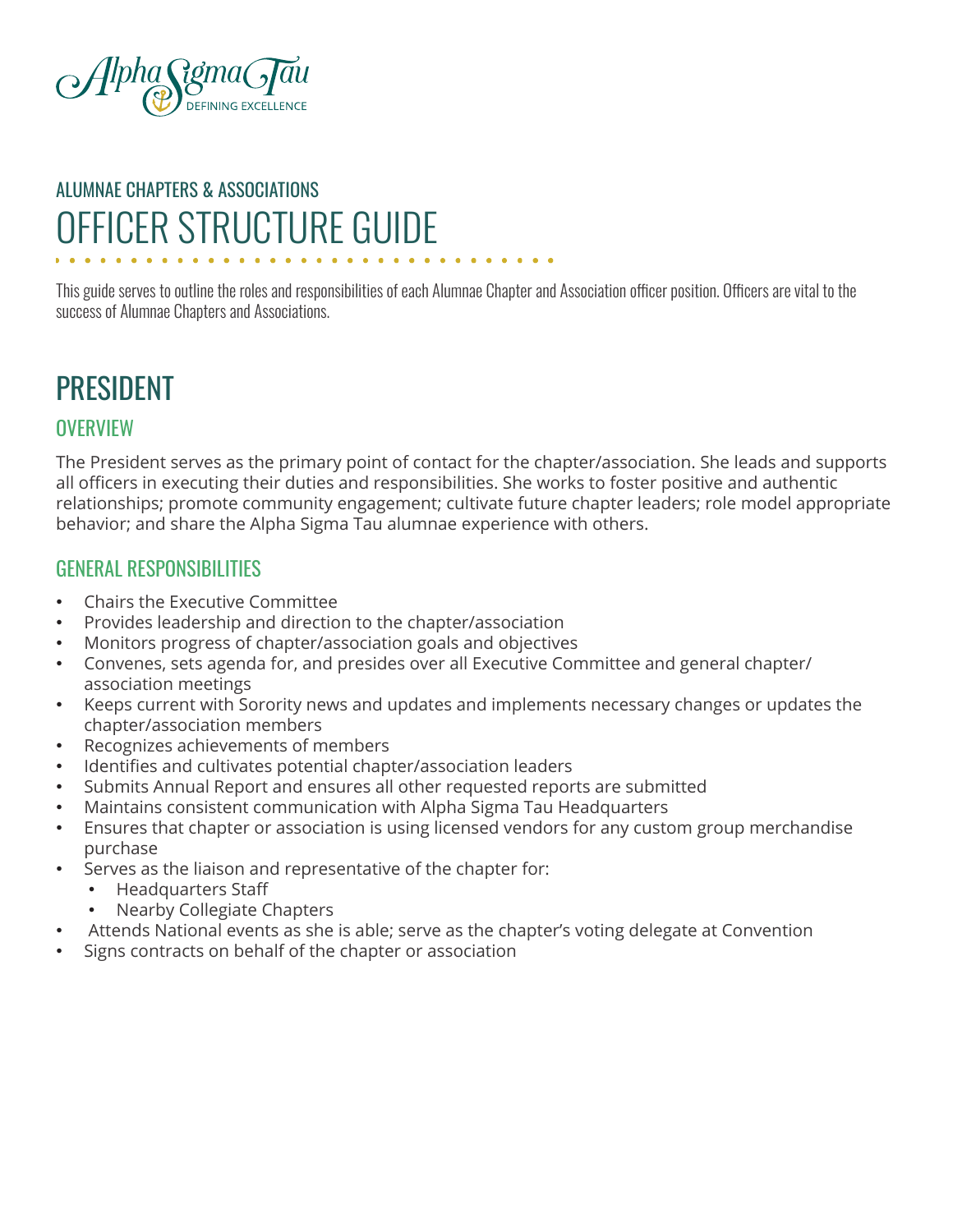# VICE PRESIDENT OF ADMINISRATION

### **OVERVIEW**

The Vice President of Administration is responsible for the chapter's finances, roster, and maintaining operational excellence. She communicates effectively with the alumnae group members to ensure local dues are collected and the budget is being adhered to. She is an ethical and responsible steward of the alumnae group's financial resources. She keeps the roster current and maintains accurate contact information for members.

#### GENERAL RESPONSIBILITIES

- Presides at meetings and events when the president is unable to attend
- Maintains financial records and reconciles discrepancies on a monthly basis
- Monitors cash flow
- Ensures all members are current with their local dues (if applicable)
- Prepares and presents the annual budget using the budget tools provided
- Informs officers of their budget allocation amounts, and monitors them to ensure they are not exceeded
- Provides receipts for all funds collected and reimbursed
- Manages the membership roster and completes the Membership Roster Report
- Manages the officer roster and complete the Officer Reporting Form
- Creates and distributes the chapter/association annual calendar
- Ensures that chapter or association is using licensed vendors for any custom group merchandise purchases

## VICE PRESIDENT OF EVENT PROGRAMMING

#### **OVERVIEW**

The Vice President of Event Programming is responsible for planning events and activities for members to socialize and enjoy one another's company. She plans and executes innovative and engaging opportunities that support lifelong learning among her Sisters. She creates opportunities for experiences that further the ideals of Alpha Sigma Tau.

- Identifies the event interests of the chapter/association members
- Coordinates a range of diverse events that appeals to a broad range of alumnae
- Ensures events are inclusive for a diverse group of alumnae members
- Plans events on the annual calendar in advance to ensure all members have enough notice to attend
- Reviews contracts, works with the President to have them signed, works with the Vice President of Administration to keep a countersigned contract on file
- Works with the Vice President of Administration to ensure social events are within the allotted budget
- Coordinates with the Vice President of Engagement and Vice President of Communications to ensure that new alumnae members are invited to events
- Coordinates with the Vice President of Engagement to organize service events

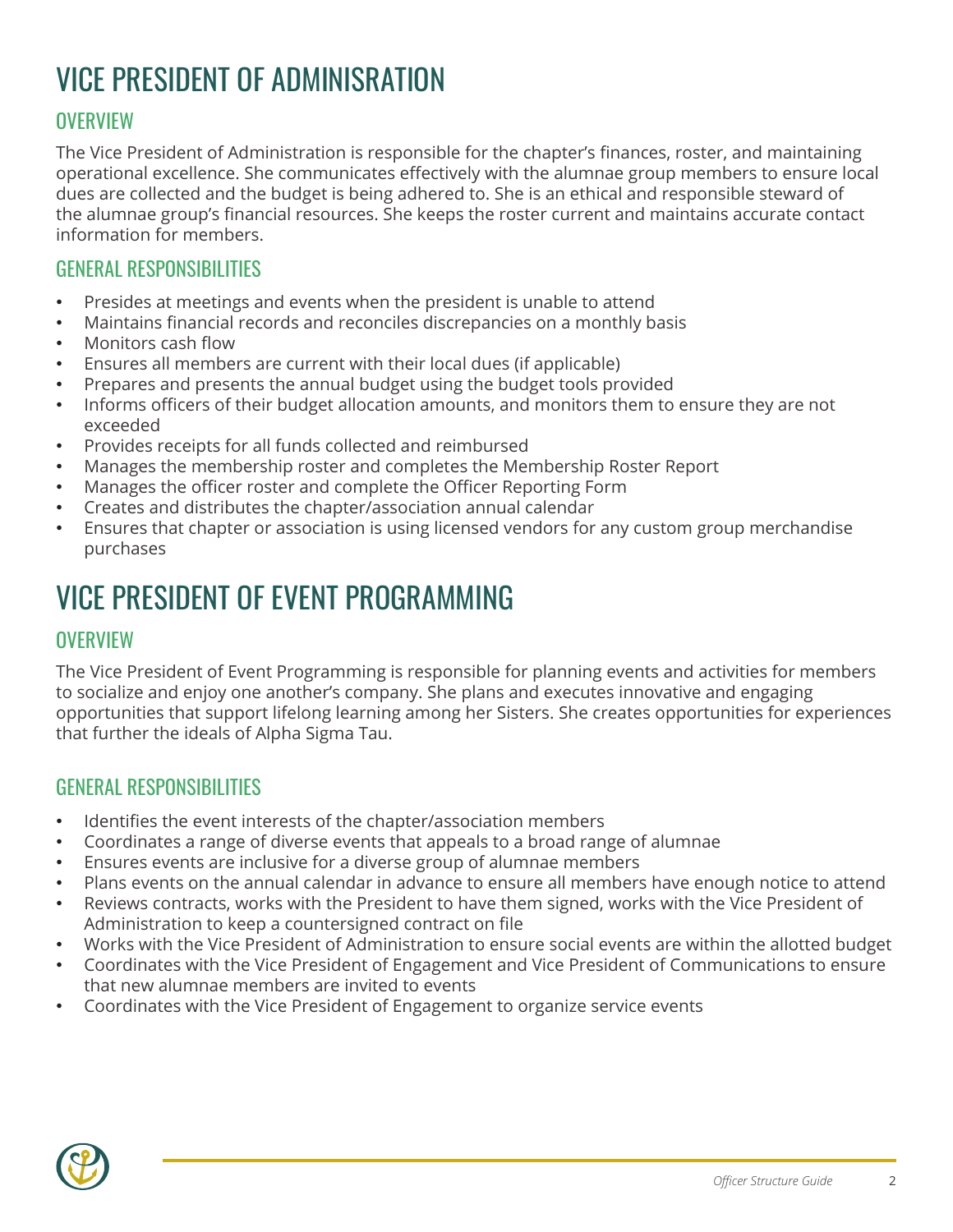# VICE PRESIDENT OF COMMUNICATIONS

### **OVERVIEW**

The Vice President of Communications promotes and cultivates positive and consistent Alpha Sigma Tau brand messaging across mediums and platforms. She works collaboratively to make sure that the group's public relations, events, web presence, and social media are in alignment with and effectively communicating the Alpha Sigma Tau brand. She knows how to communicate effectively with the membership so that all members know what is going on in the group. She pays attention to detail and records important meeting minutes to distribute to the membership. She has a clear understanding of the mission, vision, and values of Alpha Sigma Tau.

#### GENERAL RESPONSIBILITIES

- Actively maintains the chapter/association's social media pages, e-newsletters, and email distribution list
- Collaborates with Vice President of Event Programming to ensure adequate promotion of upcoming events
- Submits the chapter's/association's submission for The Anchor Magazine
- Ensures all marketing and communications are in alignment with the Alpha Sigma Tau Brand Standards and Editorial Style Guide, including color use, logomarks, and typography
- Establishes and maintains an active communications plan for the chapter/association
- Ensures that Sorority engagement, news, and opportunities are communicated broadly through the chapter/association
- Records the minutes at meetings and distributes them to members
- Facilitates positive and supportive relationships by sending appropriate thank-you notes, letters of congratulations, and condolences on behalf of the chapter

## VICE PRESIDENT OF ENGAGEMENT

#### **OVERVIEW**

The Vice President of Engagement is responsible for ensuring that the chapter/association is engaged in the community. Proactively engaging with new alumnae members in the area to invite them to events is a top priority for her. Once new alumnae members decide to join, she helps them get connected with other members of the group and understand the group's expectations. She coordinates the group's philanthropy and service efforts with local affiliates of National Service Partners. Finally, she helps the group engage with any nearby collegiate chapters by supporting them with their endeavors in appropriate and meaningful ways.

- Coordinates welcoming of new alumnae members to the chapter/association
- Manages the alumnae initiation process for new Alpha Sigma Tau alumnae affiliates
- Educates chapter/association members on alumnae initiation
- Connects with nearby collegiate chapters to provide support and educate collegiate members about the alumnae chapter/association
- Is the point of contact for local National Service Partner affiliates, and coordinates with the Vice President of Event Programming to plan service opportunities for the chapter/association.
- Coordinates Alpha Sigma Tau representation in a nearby Alumnae Panhellenic Association, if applicable